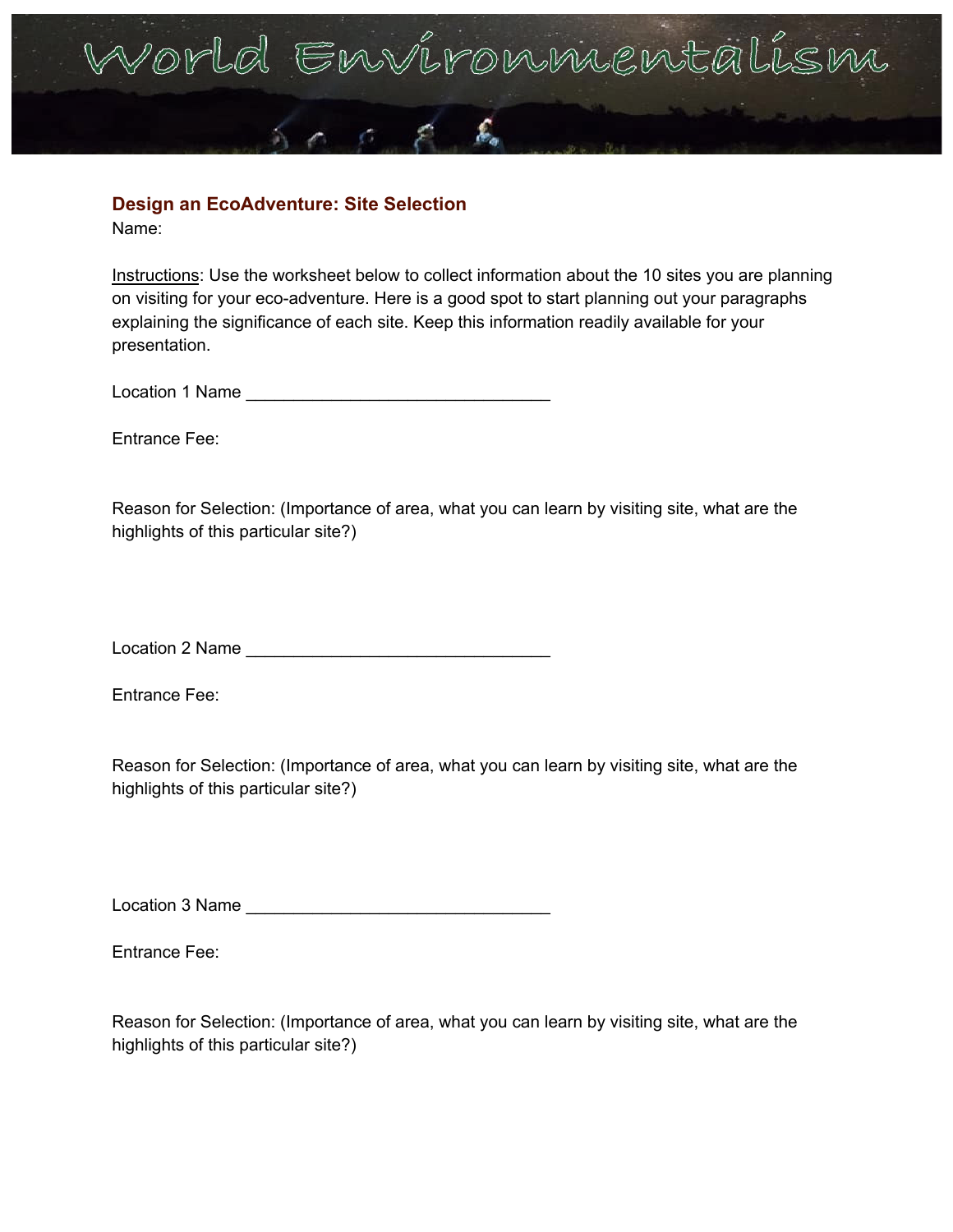

Location 4 Name \_\_\_\_\_\_\_\_\_\_\_\_\_\_\_\_\_\_\_\_\_\_\_\_\_\_\_\_\_\_\_\_

Entrance Fee:

Reason for Selection: (Importance of area, what you can learn by visiting site, what are the highlights of this particular site?)

Location 5 Name \_\_\_\_\_\_\_\_\_\_\_\_\_\_\_\_\_\_\_\_\_\_\_\_\_\_\_\_\_\_\_\_

Entrance Fee:

Reason for Selection: (Importance of area, what you can learn by visiting site, what are the highlights of this particular site?)

Location 6 Name

Entrance Fee: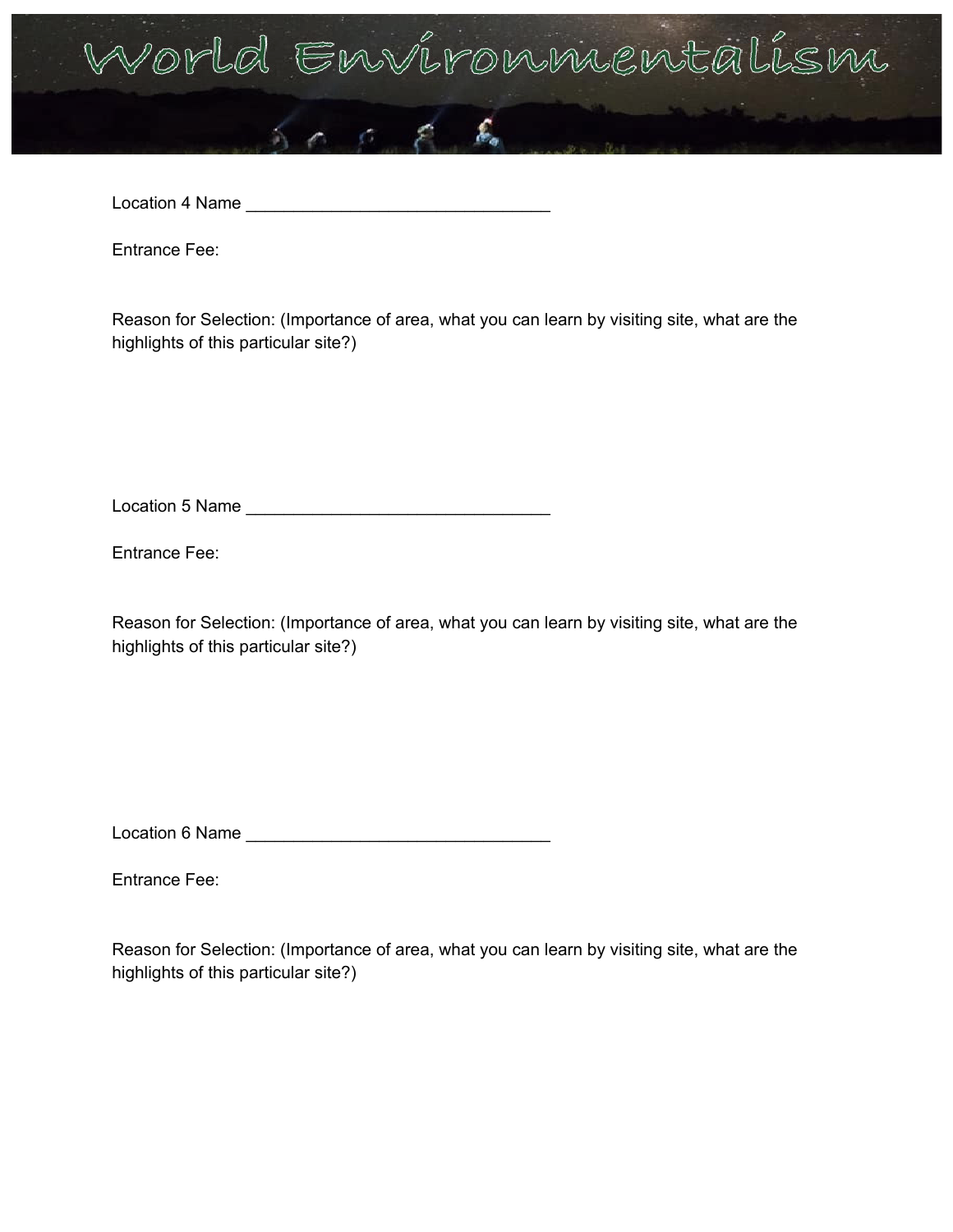

Location 7 Name \_\_\_\_\_\_\_\_\_\_\_\_\_\_\_\_\_\_\_\_\_\_\_\_\_\_\_\_\_\_\_\_

Entrance Fee:

Reason for Selection: (Importance of area, what you can learn by visiting site, what are the highlights of this particular site?)

Location 8 Name \_\_\_\_\_\_\_\_\_\_\_\_\_\_\_\_\_\_\_\_\_\_\_\_\_\_\_\_\_\_\_\_

Entrance Fee:

Reason for Selection: (Importance of area, what you can learn by visiting site, what are the highlights of this particular site?)

Location 9 Name \_\_\_\_\_\_\_\_\_\_\_\_\_\_\_\_\_\_\_\_\_\_\_\_\_\_\_\_\_\_\_\_

Entrance Fee: